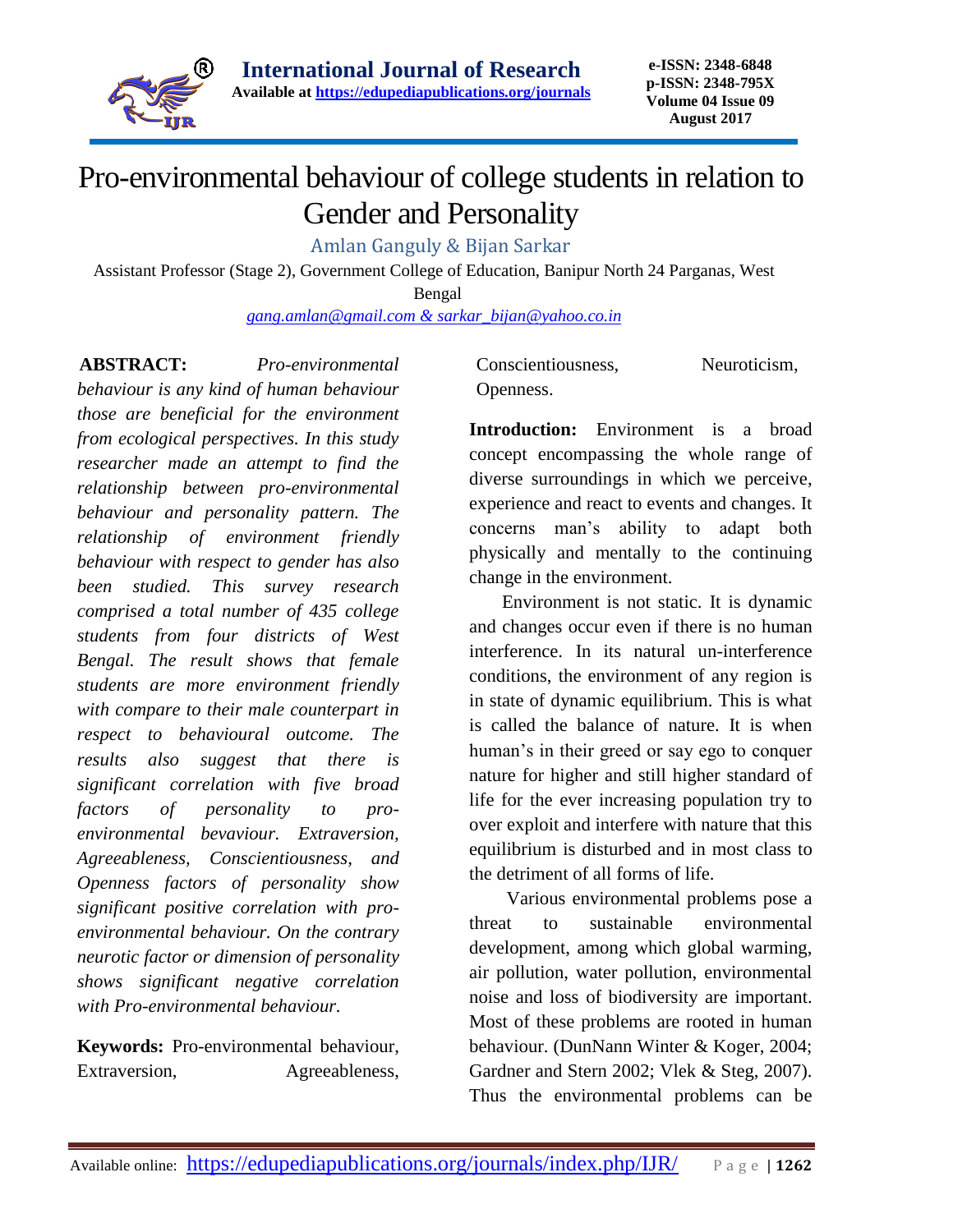

managed by changing the relevant human behviour so as to reduce its environmental impacts.

 Behaviour is anything a person or animal does that can be observed in some way (Morgan, T.C., King, A.R. et.al.1993). Environmental behaviour can broadly be defined as all types of behaviour that change the availability of materials or energy from the environment or alter the structure and dynamics of the ecosystems or biosphere (Stern, P.C., 2000). Pro-environmental behaviour refers to behaviour that harms the environment as little as possible, or even benefits the environment. Pro-environmental behaviour can also be termed as eco-friendly behaviour or environmentally friendly behaviour. We can broadly classify proenvironmental behaviour into two categories: the curtailment and efficient behaviour (Gardner & Stern, 1996, ). The curtailment behaviour brings about a change in routine. It refers to a change in recurring behaviour that can produce a reduction in consumption. For example switching off electric fans and electric bulbs when not in use, use of public transport for daily commute to workplace instead of using private car, recycling of newspapers and waste are some example of curtailing or reducing the impact of environmental damage. The efficiency behaviours on the other hand are one time actions that result in reduced consumption of natural resources. For example, residing close to the workplace and use of energy efficient appliances can lower the misuse of environment. The efficiency behaviour though may only occur once, have a large pro-environmental effect.

 It is evident from the literature surveyed by the researcher that there is not sufficient study that probes the area of relationship between Big Five Factors of personality and Pro-environmental behaviour of students especially in Indian context. A few studies have been conducted on the area of gender and environmentalism, but the researcher thinks that it needs to be investigated more and in detail. So from these perspectives the researcher has selected the following topic for a survey research:

 "*Pro-environmental behaviour of college students in relation to gender and Big Five Inventory (BFI) of personality"*

**Objectives:** The objectives of the paper are as follows:

- $\triangleright$  To compare the Pro-environmental behaviour of male and female students.
- $\triangleright$  To study the correlation between Big Five Inventory of personality dimensions (namely extraversion, agreeableness, conscientiousness, neuroticism, openness) and Proenvironmental behaviour scores.

**Hypotheses:** The researcher proposed the following hypotheses-

**H0.1:** The *male-students* and *femalestudents* do not differ significantly in the mean scores on Pro-Environmental Behaviour (PEB)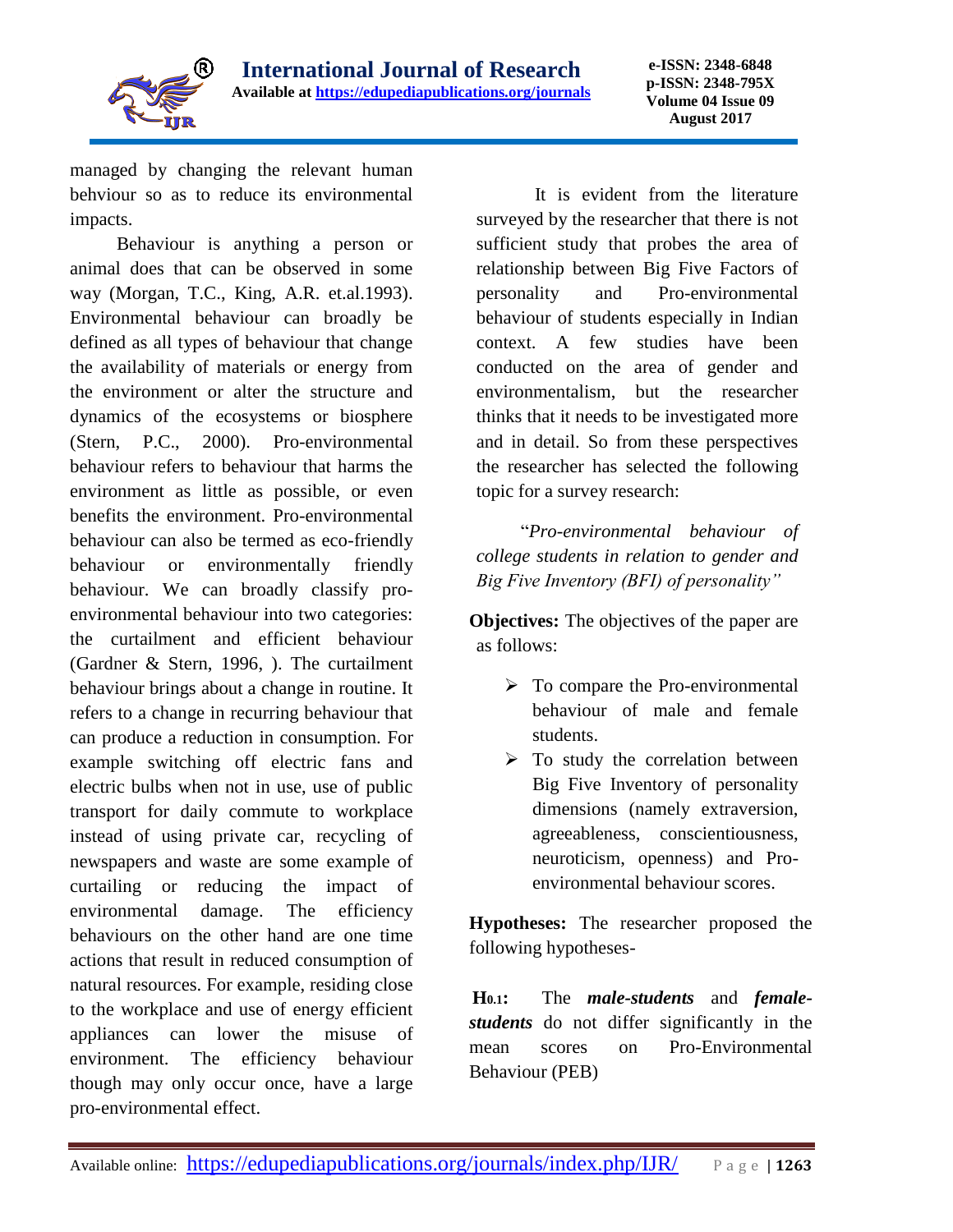

**H0.2:** There is no significant correlation between *Extraversion* dimension of Big Five Inventory of personality and Pro-Environmental Behaviour (PEB)

**H0.3:** There is no significant correlation between *Agreeableness* dimension of Big Five Inventory of personality and Pro-Environmental Behaviour (PEB).

**H0.4:** There is no significant correlation between *Conscientiousness* dimension of Big Five Inventory of personality and Pro-Environmental Behaviour (PEB).

**H0.5:** There is no significant correlation between *Neuroticism* dimension of Big Five Inventory of personality and Pro-Environmental Behaviour (PEB).

**H0.6:** There is no significant correlation between *Openness* dimension of Big Five Inventory of personality and Pro-Environmental Behaviour (PEB)

**Delimitation of the study:** The study was restricted to four districts of West Bengal only. These were Kolkata, South 24 Parganas, North 24 Parganas and Nadia.

**Methodology:** The present study was done through survey method. It followed the quantitative research methodology.

**Sample and sampling technique:** The number of total sample is 435, out of which male is 172 and female is 263. For selection of sample researcher considered four districts of West Bengal. Subsequently the selections of colleges were made following purposive sampling method.

**Tools:** The following research tools were used in the present study for data collection. The tools were selected by applying yardsticks of relevance, appropriateness, reliability, validity and suitability. Brief descriptions of the tools are given herewith.

> Pro-Environmental Behaviour (PEB) scale Big Five Inventory of Personality (BFI)

**Statistical techniques:** Descriptive statistics like mean and standard deviation were applied and the inferential statistics like t-test and Pearson's product moment correlation were performed.

**Data Analysis:** At first Kolmogorov-Smirnov Test was performed to verify whether the scores of BFI and PEB are normally distributed or not. Both the data are nearly normally distributed, hence parametric test is applicable for statistical interpretation.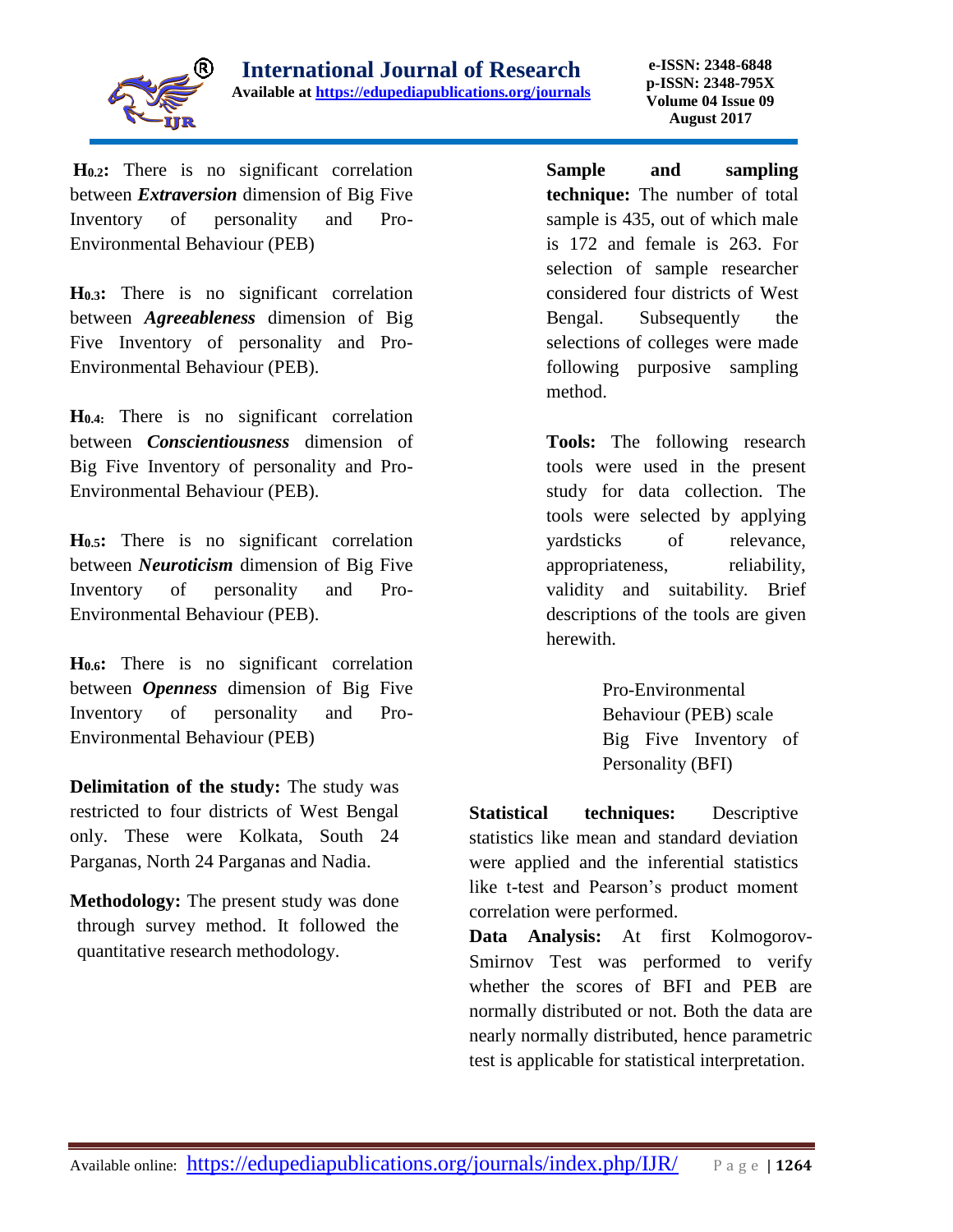

**Available at<https://edupediapublications.org/journals>**

| <b>Test</b><br>Variable | Gender                                                     | $\mathbf N$ | Mean     |     |                      | <b>SD</b>          |                 |  |
|-------------------------|------------------------------------------------------------|-------------|----------|-----|----------------------|--------------------|-----------------|--|
|                         | Male<br>students                                           | 172         | 54.39    |     |                      | 10.18              |                 |  |
|                         | Female<br>students                                         | 263         | 57.12    |     |                      | 8.98               |                 |  |
| <b>PEB</b>              | for<br><b>Test</b><br>Levene's<br><b>Group Homogeneity</b> |             | t-test   |     |                      |                    |                 |  |
|                         | $\mathbf{F}$                                               | Sig.        | t        | Df  | Sig.<br>$(2-tailed)$ | Mean<br>Difference | SE <sub>D</sub> |  |
|                         | 1.426                                                      | 0.233       | $2.937*$ | 433 | 0.003                | 2.73               | 0.929           |  |

\*Sig. at 0.01 level.

**Table 2**: T-Test between male students and female students

|                               | PEB Vs.   |          |             |         |         |  |  |  |  |
|-------------------------------|-----------|----------|-------------|---------|---------|--|--|--|--|
|                               | E         | A        | $\mathbf C$ | N       | O       |  |  |  |  |
| <b>Pearson</b><br>Correlation | $0.17***$ | $0.30**$ | $0.43***$   | $-0.29$ | $0.11*$ |  |  |  |  |
| Sig. (2-tailed)               | 0.00      | 0.00     | 0.00        | 0.00    | 0.02    |  |  |  |  |
| N                             | 435       | 435      | 435         | 435     | 435     |  |  |  |  |

\*Sig. at 0.05 level, \*\*Sig. at 0.01 level.

[**E**=Extraversion, **A**= Agreeableness, **C**= Conscientiousness, **N**= Neuroticism, **O**= Openness]

**Table 3:** Correlation with five factors of personality to Pro-Environmental Behaviour.

**Findings of the study:** So from the data analysis all the null hypotheses

rejected. The findings of the study can be summarized as follows:

 The *male-students* and *female-students* differ significantly in the mean scores on Pro-Environmental Behaviour (PEB).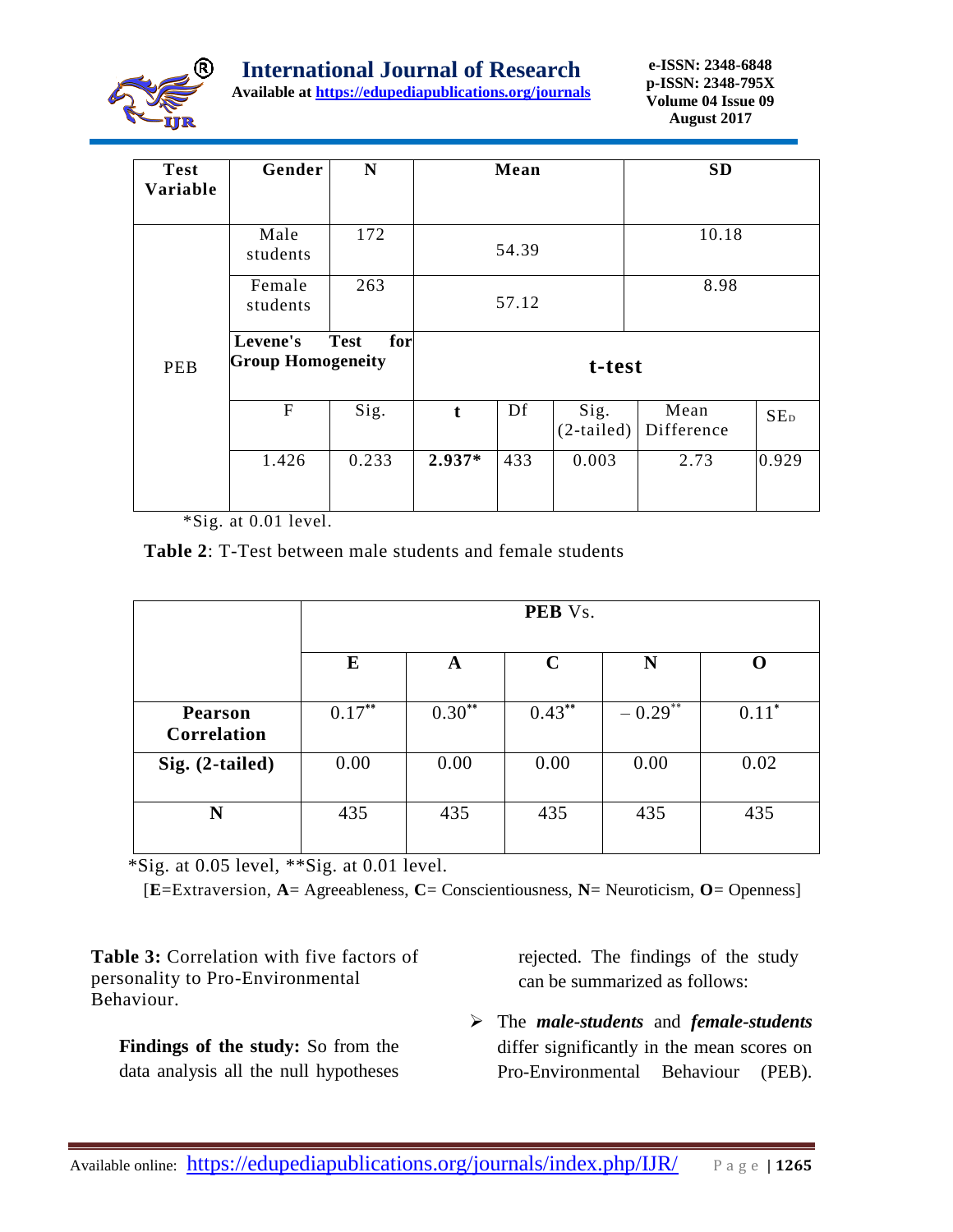

**e-ISSN: 2348-6848 p-ISSN: 2348-795X Volume 04 Issue 09 August 2017**

Female students found more proenvironmental than male.

- $\triangleright$  It was found that there is significant positive correlation between *Extraversion* dimension of Big Five Inventory of personality and Pro-Environmental Behaviour (PEB).
- $\triangleright$  It was found that there is significant positive correlation between *Agreeableness* dimension of Big Five Inventory of personality and Pro-Environmental Behaviour (PEB).
- $\triangleright$  It was found that there is significant positive correlation between *Conscientiousness* dimension of Big Five Inventory of personality and Pro-Environmental Behaviour (PEB).
- $\triangleright$  It was found that there is significant negative correlation between *Neuroticism*  dimension of Big Five Inventory of personality and Pro-Environmental Behaviour (PEB).
- $\triangleright$  It was found that there is significant positive correlation between *Openness* dimension of Big Five Inventory of personality and Pro-Environmental Behaviour (PEB).

## **Discussion:**

 Our findings of significant difference of pro-environmental behaviour in favour of female students in this present study is consistent with previous researches (Davidson &Freudenberg 1996) and Hirsh J.B. (2010). Eco-feminists claim that females(women) are able to understand relationships in nature better than males (men) by virtue of their role of life-givers and their experience of unification with nature as " an oppressed party in the patriarchal hierarchy of God-man-woman nature". But so far, the literature review is concerned, the present researcher thinks that there is too little empirical evidences to firmly state that women are more ecofriendly than men. Because Hines et.al (1986/1987) find no correlation between gender and environmental behaviour in their meta-analysis of studies from the period 1971 to 1986, and five studies examined by Schultz, Oskamp, and Maineri (1995) also fails to show a relationship between gender and recycling behaviour.

 The significant positive correlation between PEB and Agreeableness and between PEB and Openness in our findings also matches with the research findings of Hirsh, J.B., & Dolderman, D. (2007) in their paper *Personality predictors of consumerism and environmentalism: a preliminary study.* In fact these findings are consistent with the theoretical model that relate proenvironmental attitudes to higher levels of empathy and self transcendence (Schultz, 2000 & Schultz & Zelezny, 1999), which appear to be related to agreeableness and Openness respectively. Persons who are more empathic and less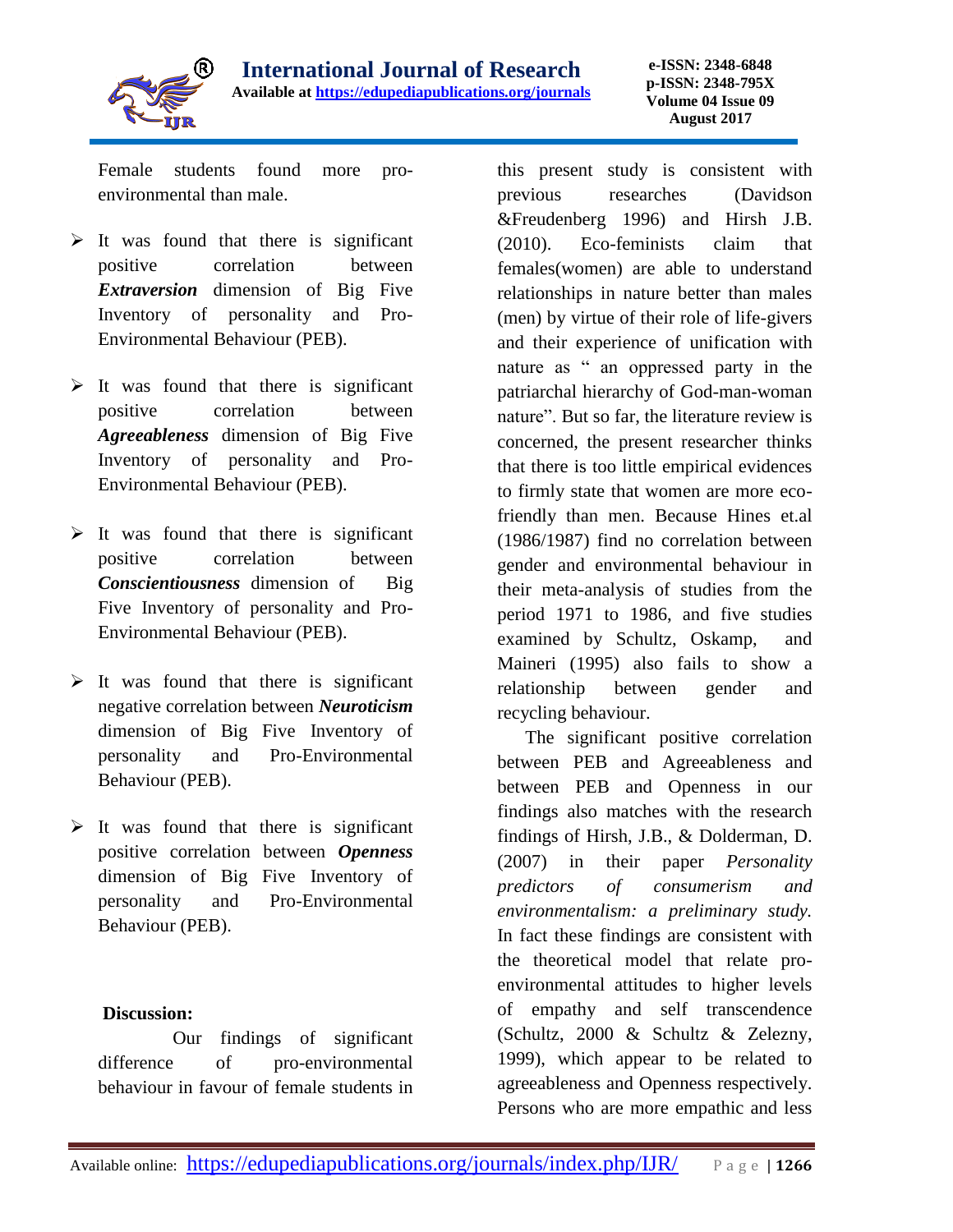

self focused appear more likely to develop a personal connection with nature which in turn predicts their proenvironmental attitudes (Bragg, 1996).The findings of significant positive co-relation between extraversion and PEB is also interesting, actually high scores in extraversion dimension indicates more assertive, talkative and thus pro-social. Thus there exists a connection between Extraversion dimension and PEB. Regarding the relationship between Conscientiousness and PEB, the researcher did not find any consistent study , but low Conscientiousness predicts the likelihood of engaging in risky behaviours such as smoking , substance abuse and poor diet and exercise habits ( Bogg & Roberts,2004, Hampson, Andrew, Barckley, Lichenstein &; Trull & Sher,1994). So the positive correlation between Conscientiousness and PEB may be due to the reason that participants who scored high in Conscientiousness might have also score high in Human health management dimension of PEB. Neuroticism is sometimes called emotional instability. According to Eysenck's (1967) theory of personality, neuroticism is interlinked with low tolerance for stressor assertive stimuli. In fact high score in neuroticism dimension indicates nervousness, anxiety prone, depression etc. The findings of negative correlation between neuroticism and PEB indicates nervous and anxiety prone people cannot perform pro-environmental behaviour consistently. This findings also

correlates with the findings of Hirsh and Dolderman (2007), where in their research they also found a negative  $(r= -$ .09) correlation between Environmentalism and Neuroticism.

## **References:**

[1] Bogg, T., & Roberts, B.W.(2004).Conscientious and health behaviours: A meta analysis. *Psychological Bulletin*,*130,* 887-919

[2] Bragg, E.A. (1996).Towards ecological self: deep ecology meets constructionist self theory.Journal of Environmental Psychology,16(2),93-108.

*[3]* Davidson, D. & Fredunberg, W. (1996) Gender and Environmental risk concern: a review and analysis of available research*. Environ and Behaviour,28 (23),302-339.*

[4] DuNunn Winter, D., & Koger, S.M. (2004). The psychology of environmental problems.Mahwah,NJ: Lawrence Erlbaum interest and pro environmental behaviour. nature climate change, doi:10.1038/NCLIMATE1662

[5] Eysenck, H. J. (1967). The Biological Basis of Personality. Springfield, IL: Thomas [6] Gardner, G. T. & Stern, P. C. (2002). *Environmental problems and human behavior* (2nd ed.). Boston, MA: Pearson Custom Publishing

[7] Hampson, S.E., Andrews, J.A., Barckley, M., Lichenstein, E., & Lee,M.E. (2000). Conscientiousness, perceived risk and risk-reduction behaviours: A preliminary study. *Health Psychology,19,* 247-252